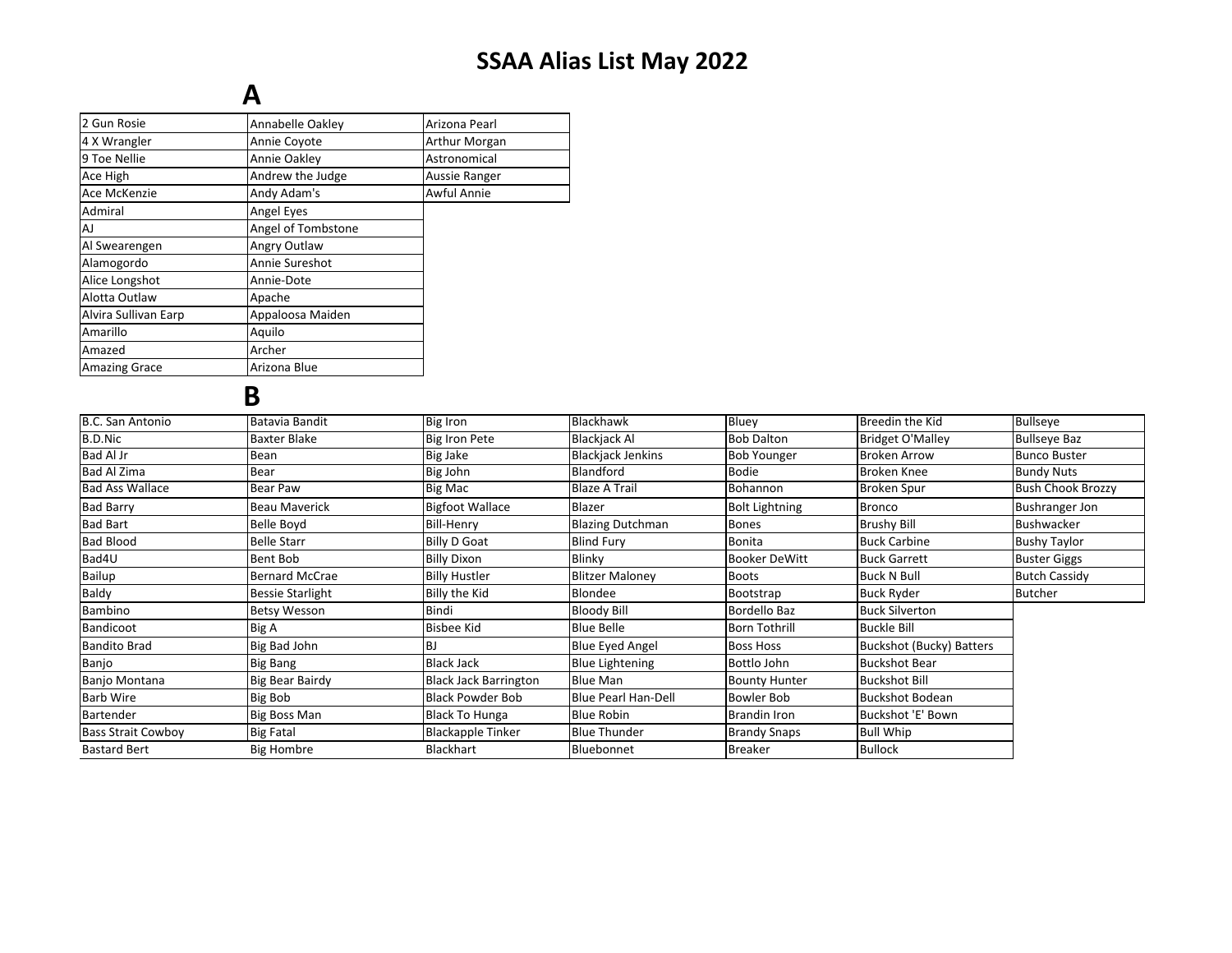#### C.T.M. Captain JC Jackson Charlie RumCimarron Rose Cowboy Col Crusty Elbow<br>Cisco Cowboy Col WA Crutch Rott CactusCaptain Melville<br>Cactus Jack Captain Starlight CharroCowboy Col WA<br>Coyote Crutch Rott Captain Starlight Chatty KathyCitizen Badger<br>
Clancy Clancy Coyote Baz CuchilloCummo Cactus Jack Slade Captain Whiplashh Checkers Clancy Clancy Coyote Baz Cummo Curdimurka Cage Jarrett Captian Casual Cheech Clay Allison Coyote Mick Curdimurka Calamity Jane Carbine's Kidd Cherokee Dave Clay Banks Cracka Tinnie Curley Bill Calamity Jones Card SharpCard Sharp Card Sharp Cherry Boom<br>Carter Moss Chester Clint Westwood Cranky Olphart Curley Kid<br>
Clockwork Kid Crazy Bear Chris Curly Call of Wildd Carter Moss Contester Chester Chester Clockwork Kid Crazy Bear Chris Curly Calm WatersCartwheel Chesty Bond<br>
Casey Jones Casey Lones Cody Banks Crazy Craig Coons Curly Sue<br>
Cheyenne Jack Cody Zamora Crazy Magnum Curly Wol Calvin Candiee Casey Jones Casewanne John Cheyenne Jack Cody Zamora Crazy Magnum Curly Wolf<br>Cute Ass Camel Broom Casper Kid Cheyenne Kid Col Kit Carson Crazy Stan Cute Ass Canyon Cam Cassie Ballou Chic Chic Boom Col T Chester Creek Johnson Cutesy D Canyon Jack Cat. HChief US Marshal Colonel Jim Gundy Cro<br>
Chilli Colonel.T. Crockets Boy Cyclone Pete Capt Jake Gutter Cattle Katee Chilli Colonel.T. Colonel.T. Crockets Boy Cyclone Pete Capt. Augustus McCrae Cha Cha Cha China LinColt York Crooble Kid Cyco Captain Ball ChakotayChiquita<br>Chokecherry Comanche Crooked GunCrossdraw Jac Captain Black Channel Country KidConfederate Kid Crossdraw Jacob<br>Cool Hand Luke Crossfire Col Captain Gil Charlie Goodnight Chuck WagonCool Hand Luke Crossfire<br>
Corporal Agarn Crowbar Captain J.C.Hays (Jack) Charlie Hart CiboleroCorporal Agarn Crowbard Crowbard<br>
Cow Kill Hater Crusty Captain Jack Charlie Horse CimarronCow Kill Hater C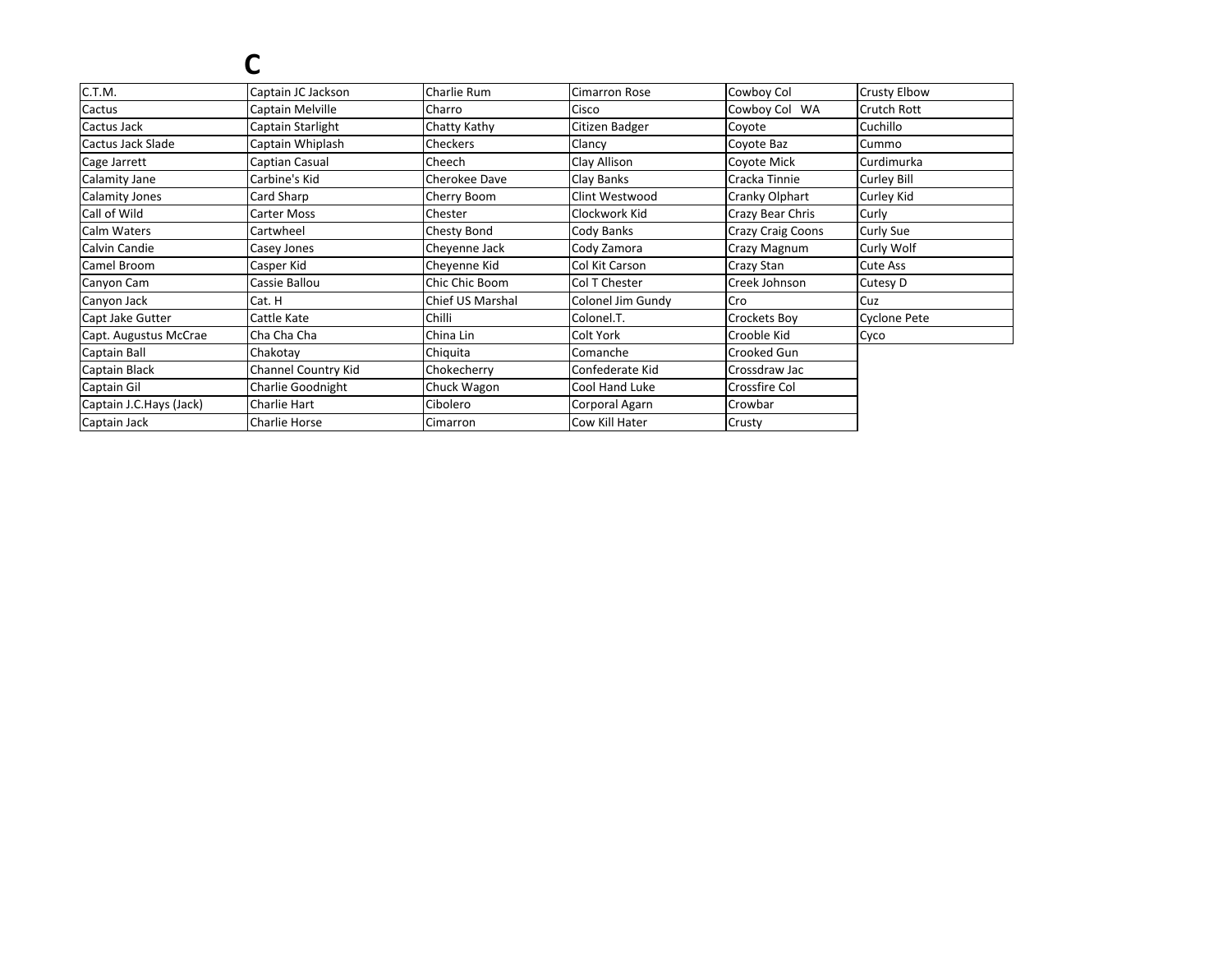## D

| D J                   | Deacon                       | Diamond K           | Doc Painter              | Drawn That Way         | Dusty Fog            |
|-----------------------|------------------------------|---------------------|--------------------------|------------------------|----------------------|
| Daggy Deadwood        | Dead Justice                 | Diamond Rose        | Doc Sanders              | Drifter                | Dusty Kingswood      |
| Daisy Meadows         | Dead Man's Hand              | Diesel Dan          | Doc Scurlock             | Drop Bear              | <b>Dusty Rhodes</b>  |
| Dakota Dan            | Dead Shot                    | Dingo Trapper       | Doc Sev                  | <b>Droppin Hammers</b> | Dutch Courage        |
| Dakota Dawn           | Deadly                       | Dingus Magee        | Doc Solomon Texas Ranger | Dropshot               | Dutch Henry          |
| Dakota Dennis         | Deadshot Outlaw              | Dirttrack Desperado | Doc Webb                 | Drover                 | Dutch van der Linde  |
| Dallas Roarke         | Deadwood                     | Dirty Harry         | Doctor Feelgood          | Dry Plains Drifter     | Dynamite             |
| Dam.Sam               | Deke Thornton                | Dirty Joe           | Doctor X                 | Duality                | <b>Dynamite Dick</b> |
| <b>Dancing Flames</b> | Denver Dave                  | Dirty Sanchez       | Dodge                    | Dug Deeper             |                      |
| Daniel Plainview      | Deputy Dude                  | Dixon Mills         | Dodo                     | <b>Duke</b>            |                      |
| Danyo Kid             | Deputy Forest                | Django              | Dog River                | Duke Canon             |                      |
| Darcy James           | Deputy Sheriff Charlie Brown | Doc                 | Dog Soldier              | Duke York              |                      |
| Darky                 | Deslaredo                    | Doc Australis       | Doit Daily               | Duraki                 |                      |
| Dastardly Dave        | Desolation Kid               | Doc Butler          | Donk                     | Durango                |                      |
| Dastardly Dunk        | Desperado                    | Doc Carnegie        | Dooble Cross             | Durango Kid            |                      |
| Dave Rudabaugh        | Desperate Dan                | Doc Cummins         | Double Barrel Jack       | Dustine M Fog          |                      |
| David Mather          | Destry                       | Doc Emmett Brown    | Dr Bob                   | Dusting                |                      |
| Day Breaker           | <b>Devils Bluff Nick</b>     | Doc Holliday        | Dr Death                 | Dusty Blue             |                      |
| Daz                   | Devious Outlaw               | Doc Hound Dog       | Dr Henry Porter          | Dusty Cowpoke          |                      |
| <b>DC Rattlesnake</b> | Diamond Duece                | Doc Martin          | Dr Quinn                 | Dusty Dave             |                      |
|                       |                              |                     |                          |                        |                      |

### E

| Eagle Eye         | El Rio                  |
|-------------------|-------------------------|
| Eagle I Jane      | El Segador              |
| Eartha Storm      | El Supremo              |
| Ebenezer          | <b>Ellie Dalton</b>     |
| El Barto          | Ellie Mae Lightfoot     |
| El Condor         | <b>Elly May Wildcat</b> |
| El Cranko         | Elsie Lou               |
| El Greco          | Emerald                 |
| El Guapo          | Estelline               |
| El Hacedor        | <b>Etta Place</b>       |
| El Hombre         | Euchre                  |
| El Lanco          | Eureka                  |
| El Lobo           | <b>Everett Hitch</b>    |
| El Mongo          | <b>Ex Sighted</b>       |
| El Nacho Bandito  |                         |
| El Pancho Vaquero |                         |
|                   |                         |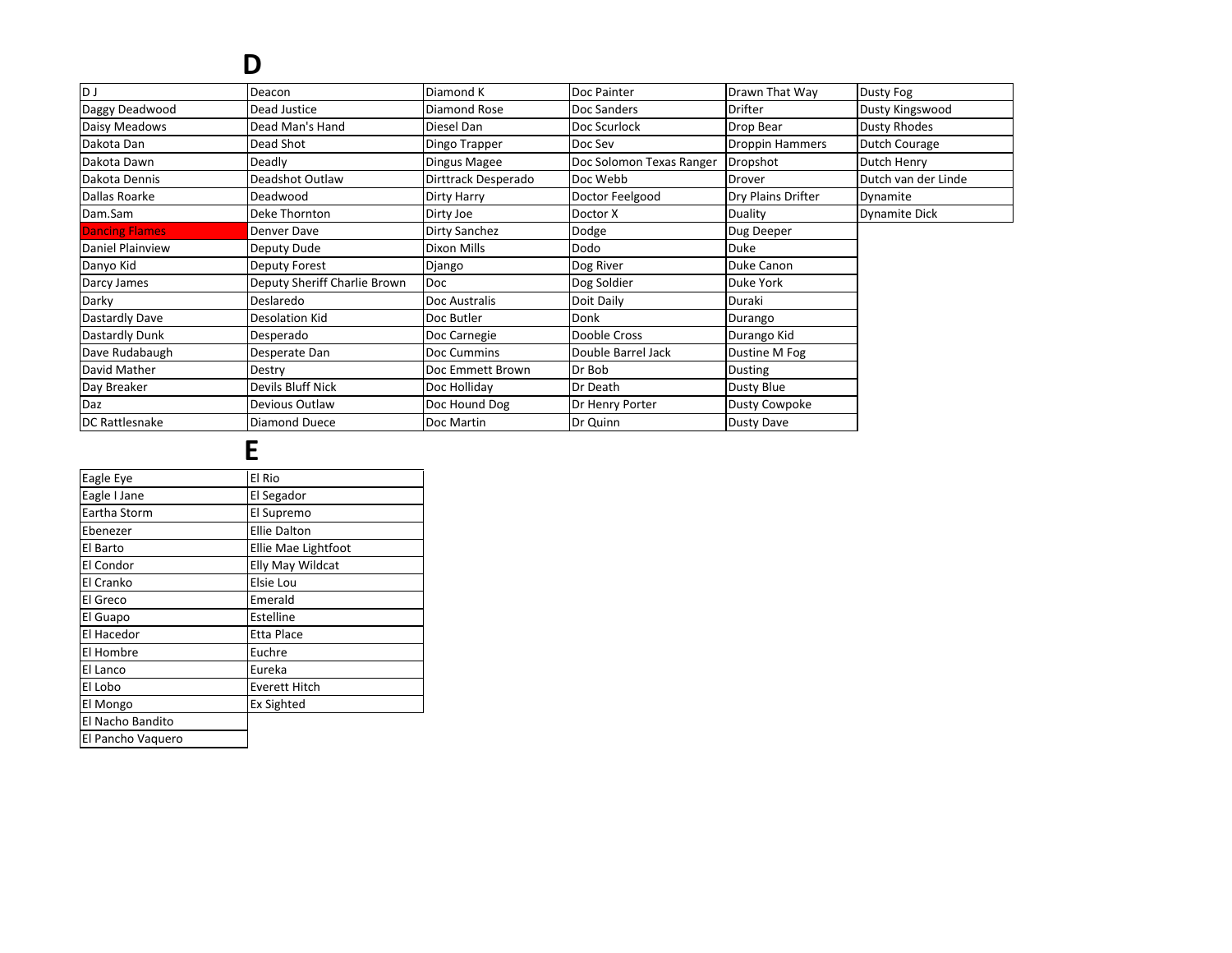#### Fang Fargo Wells Farraday Father John**Feathers** Fever Flash Flood**Flippa**  Flo Ribbons Flossy DevineFox Frank Buck JamesFrank JamesFrenchie

#### G

F

| G.W.McLintock            | <b>Grizzly James</b> |
|--------------------------|----------------------|
| Gabby Hayes              | Grizzly Wright       |
| <b>Gallery Banks</b>     | Growl                |
| Gary Gunsmoke            | Gruesome             |
| Gaspa The Burra Ranger   | Grumpy               |
| Gelignite Jack           | GunDealer            |
| General Mayhem           | <b>Gunny Smith</b>   |
| <b>General Nuisance</b>  | Gunrunner            |
| General Pain             | <b>Guns N Roses</b>  |
| Gentleman Jim            | Gunsun               |
| George Brown             | Gus                  |
| <b>Ghost Rider Steve</b> | <b>Gut Shot</b>      |
| Ginger                   | <b>Gut Shot Bob</b>  |
| Glen Heifer Kid          |                      |
| G-Net                    |                      |
| Golden Gringo            |                      |
| Gopher                   |                      |
| Grey Beard               |                      |
| Greywolf                 |                      |
| <b>Grizzly Grumps</b>    |                      |
|                          |                      |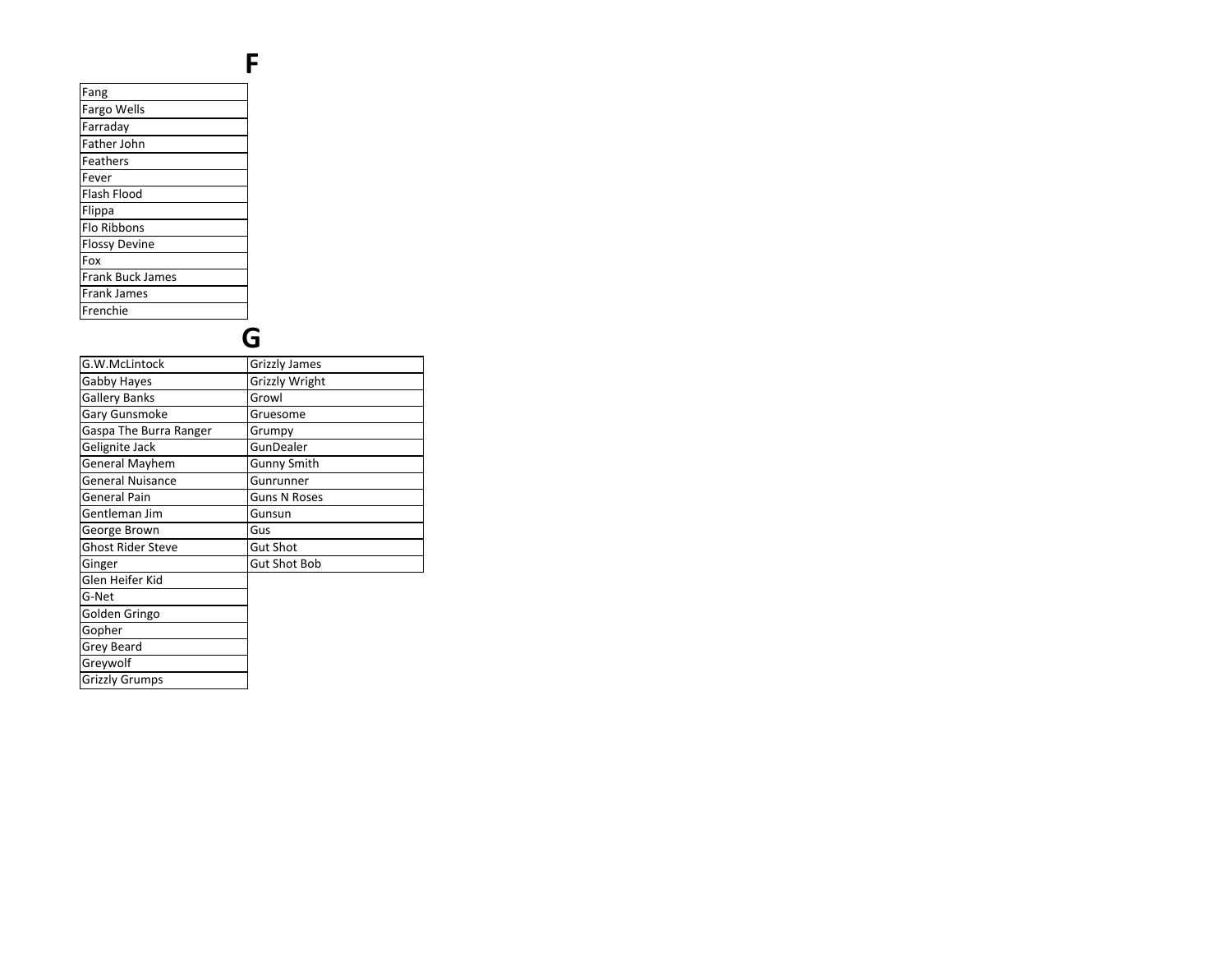#### H

| H                       | Henry Moon              | Hurricane Willy |
|-------------------------|-------------------------|-----------------|
| <b>Half Cocked</b>      | <b>Henry Plummer</b>    | Huwston         |
| <b>Half Pint</b>        | <b>Henry Sharps</b>     |                 |
| Halliday Kid            | <b>Hickory Will</b>     |                 |
| Hammer Down             | High Eden Drifter       |                 |
| Hangfire Harry          | Hipshot                 |                 |
| Hangman                 | <b>HL Hunley</b>        |                 |
| Hardin                  | <b>Holdout Hill</b>     |                 |
| Hardway Remington       | Honest Dan              |                 |
| Harley Quinn            | Honk                    |                 |
| Harry Luck              | Hoodoo Brown            |                 |
| Hawk Eye                | <b>Hopalong Cassidy</b> |                 |
| Hawkeye Holly           | Horseshoe Harry         |                 |
| Haymaker                | <b>Hoss Bess</b>        |                 |
| <b>Head Hunter</b>      | Hoss Doyle              |                 |
| <b>Heck Thomas</b>      | <b>Hoss Rustler</b>     |                 |
| Hekawi Hank             | Howdy                   |                 |
| Henchmen                | Howling Wolf            |                 |
| Henry Herbert           | Hugh Jorgen             |                 |
| <b>Henry McCarty</b>    | Hunter                  |                 |
|                         |                         |                 |
| I.D.Claire              |                         |                 |
| <b>Ianator Goodshot</b> |                         |                 |
| Idaho Smith             |                         |                 |
| Ifeelya                 |                         |                 |
| Ima Kranky              |                         |                 |
| Injan                   |                         |                 |
| Innkeeper               |                         |                 |
| Iron Guts Ivan          |                         |                 |
| Iron Horse Smith        |                         |                 |
| Iron Jack               |                         |                 |
| Ironside                |                         |                 |
| Isa Mick                |                         |                 |
| Itchy Trigger           |                         |                 |
| Ivan Ho                 |                         |                 |
| Ivory Jane              |                         |                 |
|                         |                         |                 |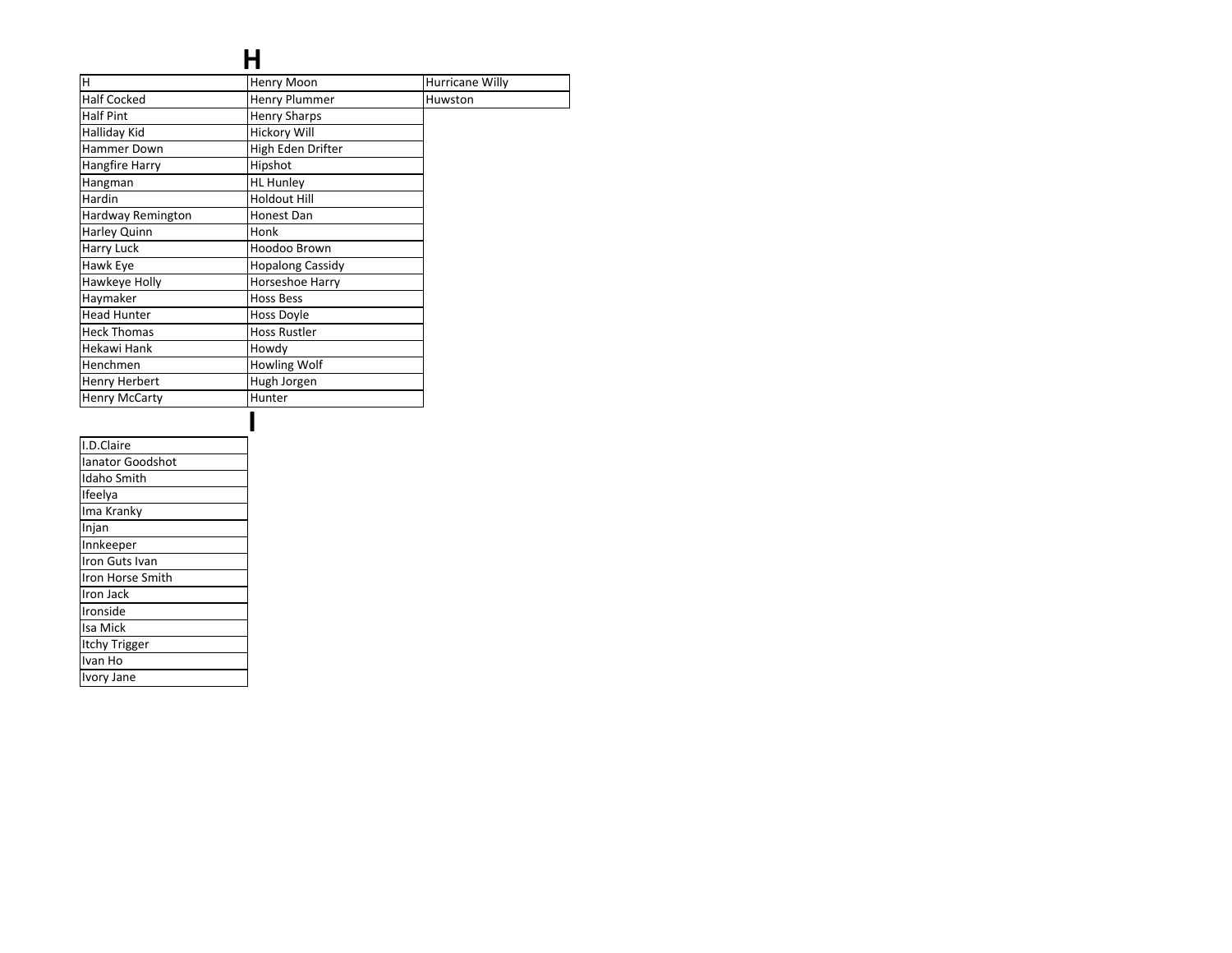| J P Remington       | Jake Lonergan    | Jillaroo Jens      | Johnny U-Marr           |
|---------------------|------------------|--------------------|-------------------------|
| J.B. Books          | Jay Bird         | Jim Bob            | Johnson                 |
| J.D.                | Jay West         | Jim Younger        | Johny Jones             |
| J.D. Preacher       | Jayne Cobb       | Jimmy Jac          | Johny Moonshine         |
| J.N.R.              | Jazzi Jess       | Jimmy the Fox      | Joker Jack              |
| J.R.Wilson          | Jeb Stuart       | Jnr Ned            | Jonny Waco              |
| Jacaranda Jayne     | Jed Cooper       | Joe Kerr           | Josey Forge             |
| Jace Ryder          | Jemstone         | Joe Kidd           | Josey Wales             |
| Jack Beauregard     | Jenorado         | Joel E Swagman     | Josianna Outlaw         |
| <b>Jack Daniels</b> | Jeremiah         | John Doe           | Judge Bean              |
| Jack Hammer         | Jeremiah Johnson | John Henry (SASA)  | Judge Drake             |
| <b>Jack Rabbit</b>  | Jericho          | John Henry         | Judge Gill Tee          |
| Jack Tucker         | Jess Wade        | John Little        | Judge Joker             |
| Jackaroo            | Jesse            | John Mason         | Judge Lead              |
| Jackel              | Jesse James      | John Slocum        | <b>Judge Parker</b>     |
| Jacko               | Jesse McCree     | John Vane          | Judge Ruger             |
| JackRabbit Johnny   | Jessie Chisholm  | John Wesley Hardin | Judge Vaquero           |
| Jackson             | Jessie Magee     | Johnnie Nevada     | Jules Gaspard d'Estaing |
| Jaeger              | Jessy Mae        | Johnny Behan       | Justnickedit            |
| Jake Buckhorn       | Jewel Cat        | Johnny Lightning   |                         |

## $\overline{\mathbf{K}}$

| K.C.Woody         | <b>Kid Jones</b> |  |
|-------------------|------------------|--|
| Kaloona Kid       | Kid Kody         |  |
| Kamilaroi Kid     | Kid Montana      |  |
| Kansus H. Morgan  | Kidd Blaze       |  |
| Kasino Nino       | Kilburnie Kid    |  |
| Kat Balloo        | Kimmy Killshot   |  |
| Kathouse Kelli    | Kincade          |  |
| Katie             | Kitty Gunsmoke   |  |
| Katie Eldes       | Kitty Hawk       |  |
| Katie Younger     | Kitty Khaos      |  |
| Kay Banger        | Kitty Pearl      |  |
| Ken Oath          | Kiwi             |  |
| Ken.E.Russell     | Koppie           |  |
| Kentucky Clay     | Kordite          |  |
| Keyz              | Kordite Kid      |  |
| Kid Colt          | Kracker Jack     |  |
| Kid Curry         | КT               |  |
| <b>Kid Danger</b> |                  |  |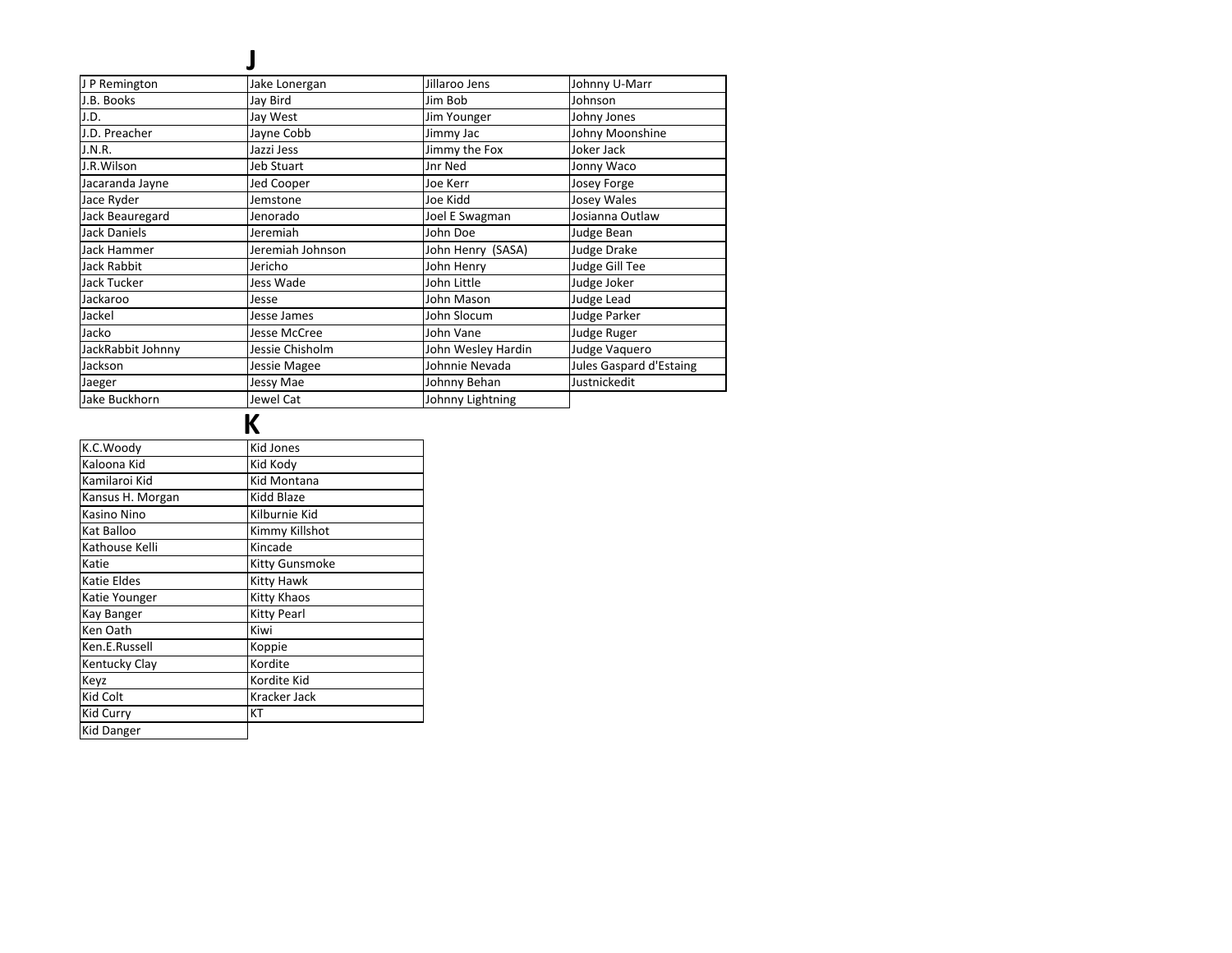| L. L. L.       | Leethal             | Little Miss Leadlover | Long Walker      |
|----------------|---------------------|-----------------------|------------------|
| La Loca        | Lefty               | Little Shot           | Longspur         |
| Lady Belle     | Legs Diamond        | Little White Dove     | Louie the Lous   |
| Lady Blaze     | Lester              | Lizmo                 | Louisiana Outlaw |
| Lady Ellen     | Liberty Valance     | Lobo                  | Luck 'E' Shot    |
| Lady Jewels    | Lightning Jack Kane | Locksmith             | Lucky Banjora    |
| Lady M         | Lightning Joe       | Loda Bull             | Lucky Greg       |
| Lady Mercy     | Lil' Backfire       | Lois Lane             | Lucky Leigh      |
| Lady Nell      | Lil Miss            | Lone Bush             | Lucky Luke       |
| Lady Saddler   | Lil Miss B          | Lone Star             | Lucky Ned Pepper |
| Lane           | Lil Weapon          | Lone Wolf             | Lucky No1        |
| Laredo         | Lillie Langtry      | Loneshark             | Lucky Phil       |
| Larrikin Lance | Lily                | Lonesome Dove         | Lucky Stike Lass |
| Laura Billion  | Lincoln Wells       | Long Barrel           | Lucky Strike     |
| Lawdog         | Little Big Horn     | Long Haired Jim       | Luke Short       |
| Lazy Dave      | Little Death        | Long Horn             | Lunateak         |
| Lazy G         | Little Ditty        | Long John             | Lusty Leadville  |
| Lazy H         | Little Dutch        | Long Paddock          | Lusty Pearl      |
| Leadfoot       | Little Joe          | Long Rider            |                  |
| Lee longriver  | Little Joe 'D'      | Long Shot Lee         |                  |

## $\overline{\mathbf{M}}$

| <b>MT</b> Chambers  | Major Hazard                | Meggs               | Miss Midnight          | Mollydooka      | Mrs H                  |
|---------------------|-----------------------------|---------------------|------------------------|-----------------|------------------------|
| M.B.K               | Major Payne D'Arsy (Ret)    | Meggs McGee         | Miss Mollie            | Moneypenny      | Mrs Mac                |
| Ma Puff             | Mallee Bull Callum          | Memphis Mike        | Miss Pinky             | Montana Gringo  | Mrs Vigilante          |
| Ma Teeny            | Mandalorian                 | Mesa Mike           | <b>Miss Ruthless</b>   | Montana Hale    | <b>MsChief</b>         |
| Ma Tilly            | Marksman                    | Mexican Mick        | Miss Taken             | Montana Jackson | <b>Mucho Malo</b>      |
| Mac Irish           | Marlboro Man                | Midnight Star       | Miss Zury              | Montana Lily    | Mud                    |
| Mack Fisher         | Marshal Joe                 | Minnie HaHa         | Misses Pam             | Montana Rose    | Muddy Walter           |
| Mad Dog Maddeford   | Marshal JW                  | Miss A.J.           | Missisippi Mick        | Montana Sage    | Mudshot                |
| Mad Dog Morgan      | Marshal Star                | <b>Miss Aligned</b> | Mississippi Boy        | Moondyne        | Mule Skinner           |
| Mad Dog Pearse      | <b>Marshall Jack Malone</b> | Miss Chevious       | Missouri Pete          | Moondyne Joe    | Mulga Bill             |
| Mad Dog Shillo      | Marty Mcfly                 | Miss d'Gain         | Mister Long Colt       | Moonshine       | Mulga Jack             |
| Mad Dog Tannen      | Mary Lou                    | Miss Doubtfire      | <b>Mister Maverick</b> | Moonshine Lady  | Mumma Err              |
| Mad Mary            | Matchstick                  | Miss Jesse James    | Mister Skye            | Morgan Earp     | Mungo                  |
| Mad Mick            | Mattijay                    | Miss Kitty          | Mistress Buckley       | Morse Cody      | <b>Murky Mick</b>      |
| <b>Maddie Ross</b>  | May West                    | Miss lead           | Misty Fog              | Mortimer        | Muscat                 |
| Mae Dae             | McGinty                     | Miss Leena          | Mogal                  | Mr Grim Reaper  | <b>Mustang Jane</b>    |
| Maggie Seen         | <b>McSween</b>              | Miss Lilly Rose     | Mollie Johnson         | Mr Ringo        | <b>Mustang Wheeler</b> |
| <b>Major Crimes</b> | <b>Mean Mongrel Matt</b>    | Miss Lucy           | Molly Blade            | Mrs A lot       | Myles Long             |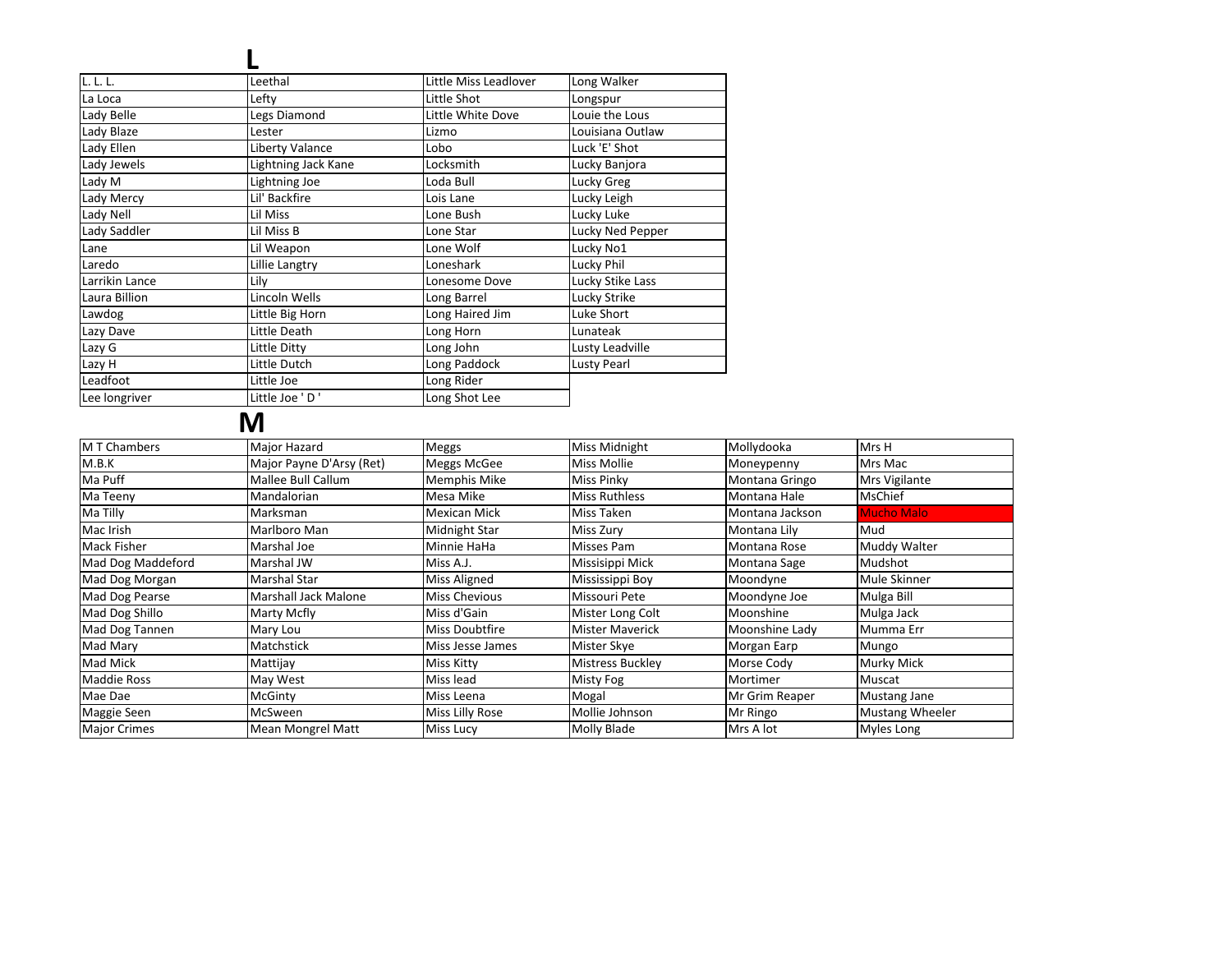| Nasty Ned         |
|-------------------|
| <b>Nats</b>       |
| <b>Ned Coffin</b> |
| <b>Ned Smith</b>  |
| <b>Neely Hit</b>  |
| Nekhot            |
| Nick Thirteen     |
| Nickel Rose       |
| Nifti Nev         |
| Nitro Nick        |
| Noble Adams       |
| Nosmo King        |
| Notorious Mud     |
| <b>Nuggets</b>    |
|                   |
|                   |
| O.K.Carol         |
| Odd Shoe Kate     |
| Ol Blue Eyes      |
| Old Bent Barrell  |
| Old Billy Bronco  |

O

N

Old ChieftainOld Dude

OO Buck Opal RoseOrient Express Outback Kid

**Ozguns** 

 Old Dusty BritchesOld Gringo Old Grizzly Old school One Colt CharlieOne Eyed Trigger McCoy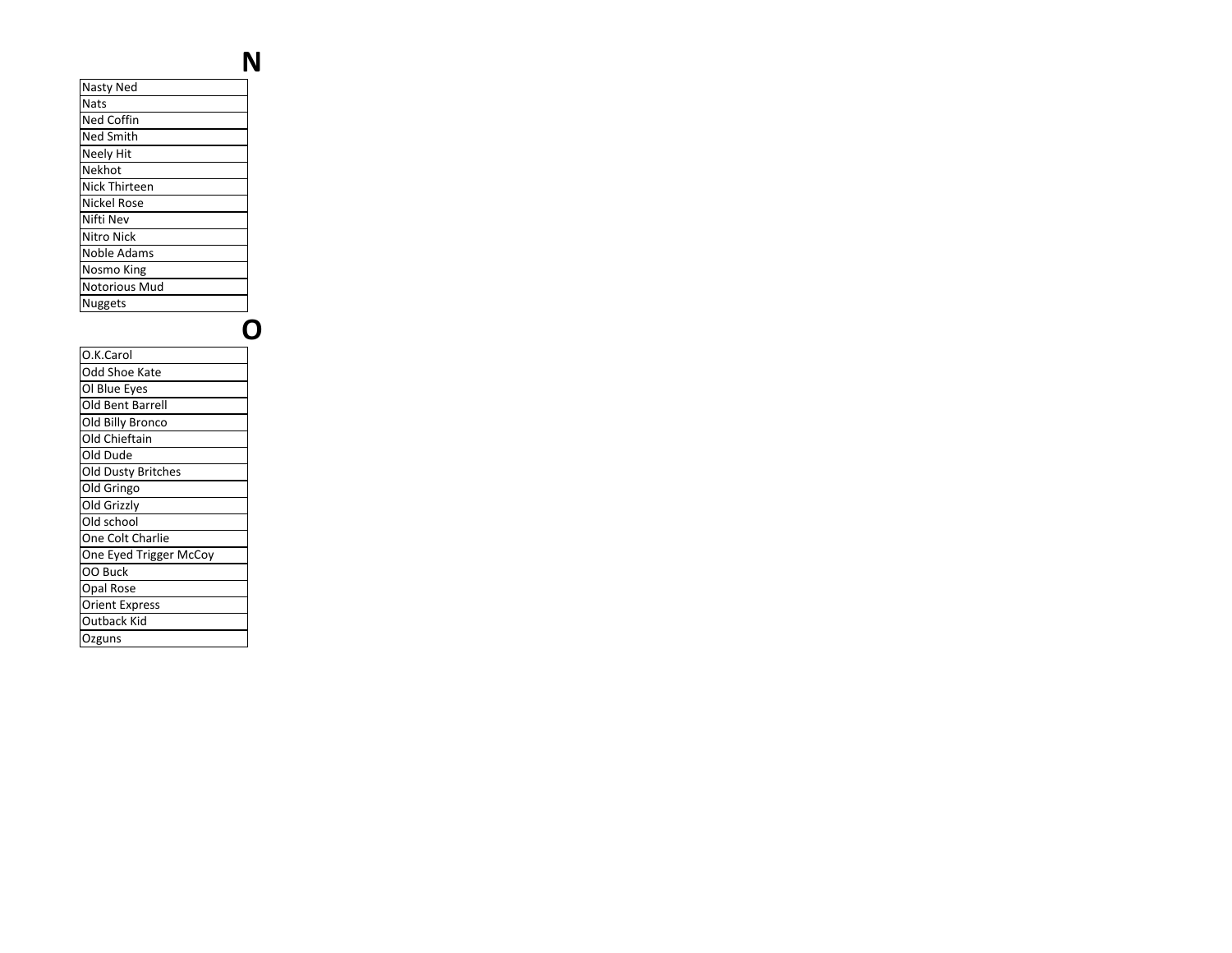#### P

| Pa                           | Pepe le Bang         | Pistol Whip           |
|------------------------------|----------------------|-----------------------|
| Pa McCarty                   | Pepper               | Pistol Whipping Steve |
| Pablo The Black              | Pete Boggs           | Poison                |
| Packrat                      | Petticoat Prospector | Pollyanna             |
| PaddleWheel                  | <b>Phil Graves</b>   | Pop Dynamite          |
| Padrino                      | Philin               | Popper Ross           |
| <b>Painted Mohawk</b>        | Phillips             | Possum Dougan         |
| Paladin                      | Pilgrim              | Pot Shot Pete         |
| Papa Griff                   | Pinche Gringo        | Powder Burn           |
| Pardner                      | Pinkerton            | Powder Dan            |
| Pasquinel                    | Pinkie-Belle         | Prairie Joy           |
| Pastor D Ammo                | Pinky Diamond        | Preacher              |
| <b>Patrick Floyd Garrett</b> | Pinto                | Preacher Jean         |
| Pauhl Bearher                | Pistol Dawn          | Preacher Paul         |
| Paul Bearer                  | Pistol Knight        | Preacherman           |
| Peaches                      | Pistol Packin' Pixie | <b>Precious Pearl</b> |
| Pearl Starr                  | <b>Pistol Pearce</b> | Prospector            |
| Pecos Lil                    | <b>Pistol Pete</b>   | Puma                  |
| Pecos Pete                   | <b>Pistol Peter</b>  |                       |
| Pedro                        | <b>Pistol Pud</b>    |                       |
|                              |                      |                       |
|                              |                      |                       |
|                              |                      |                       |

| Quackenbush Jones |  |
|-------------------|--|
| <b>Quick Draw</b> |  |
| Quick Silver      |  |
| Quiet Burp        |  |
| <b>Quiet Earp</b> |  |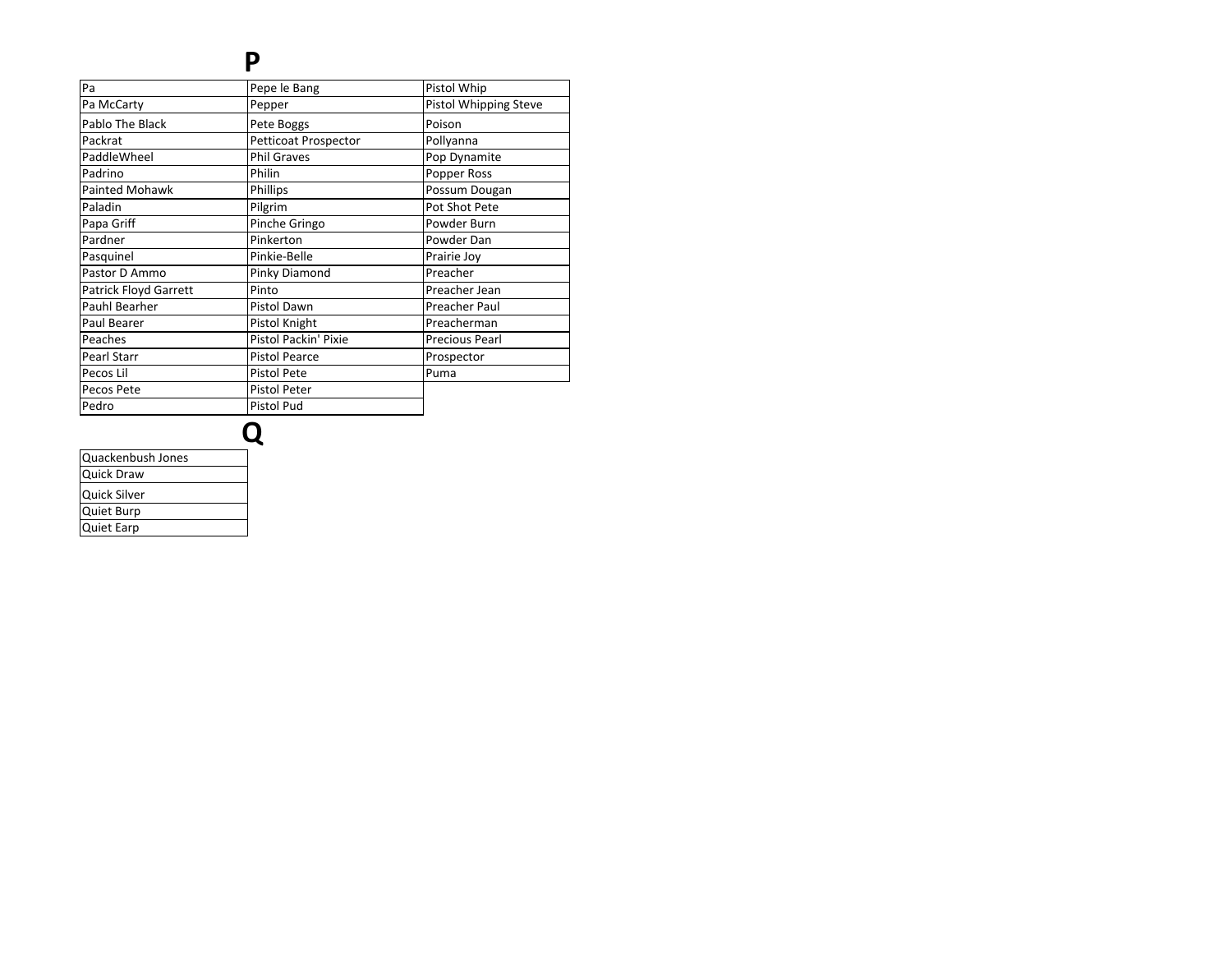## R

| R C Shot              | <b>Red Mist</b>                               | <b>Ringers Ruby</b>          | Rotten Ronny            |
|-----------------------|-----------------------------------------------|------------------------------|-------------------------|
| R.U.Shy               | Red Morgan                                    | Ringo                        | Rowdy                   |
| Ramrod                | <b>Red River Rider</b>                        | <b>RIP McGaw</b>             | Rowdy Red Fraggle       |
| Range Cowboy          | Red Ryder                                     | <b>Ripley Rose</b>           | Rowdy Yates             |
| Range Rover           | <b>Redmond Munny</b>                          | Robb and Co                  | Ruby Morgan             |
| Ranger                | Redneck                                       | <b>Robert Tanner Brimson</b> | Ruby Rhinestone         |
| Rangerider            | Redwood                                       | <b>Robin Graves</b>          | Ruby Rose               |
| Rango                 | Remington Chamber                             | Robyn Cash                   | Rufus Thornton          |
| Rattler               | <b>Remington Rose</b>                         | <b>Rock Hard Willie</b>      | <b>Rum Chaser</b>       |
| Rattler Pete          | Renegade Ty                                   | Rocka                        | Runa Rose               |
| Rattles               | Reverend I Slaughter                          | Rocky Lane                   | <b>Running Water</b>    |
| Rattlesnake           | <b>Reverend Smith</b>                         | <b>Rocky Rivers</b>          | <b>Runs With Wolves</b> |
| Rattlesnake Derk      | Reverent John Moses Browning Roland of Gilead |                              | Rus Ler                 |
| Rattlesnake Ruby      | Revolver                                      | <b>Rolling Block Roger</b>   | Rus Ling                |
| Rawhide               | <b>Rex Rhinestone</b>                         | Rongo Aimes                  | <b>Russell Cattcher</b> |
| Rawhide Ray           | Rex Skirata                                   | Rooquero                     | Russell Err             |
| Rea Coyle             | Rhys                                          | Rooster Cockburn             | <b>Rusty Azell</b>      |
| <b>Reckless Kelly</b> | Rick O'Shea                                   | <b>Rory Malone</b>           | <b>Rusty Fox</b>        |
| <b>Red Higgins</b>    | Ricochet                                      | Rosebud                      | <b>Rusty Rustler</b>    |
| <b>Red Justice</b>    | Ricochet Robbo                                | Rosie O'Grady                |                         |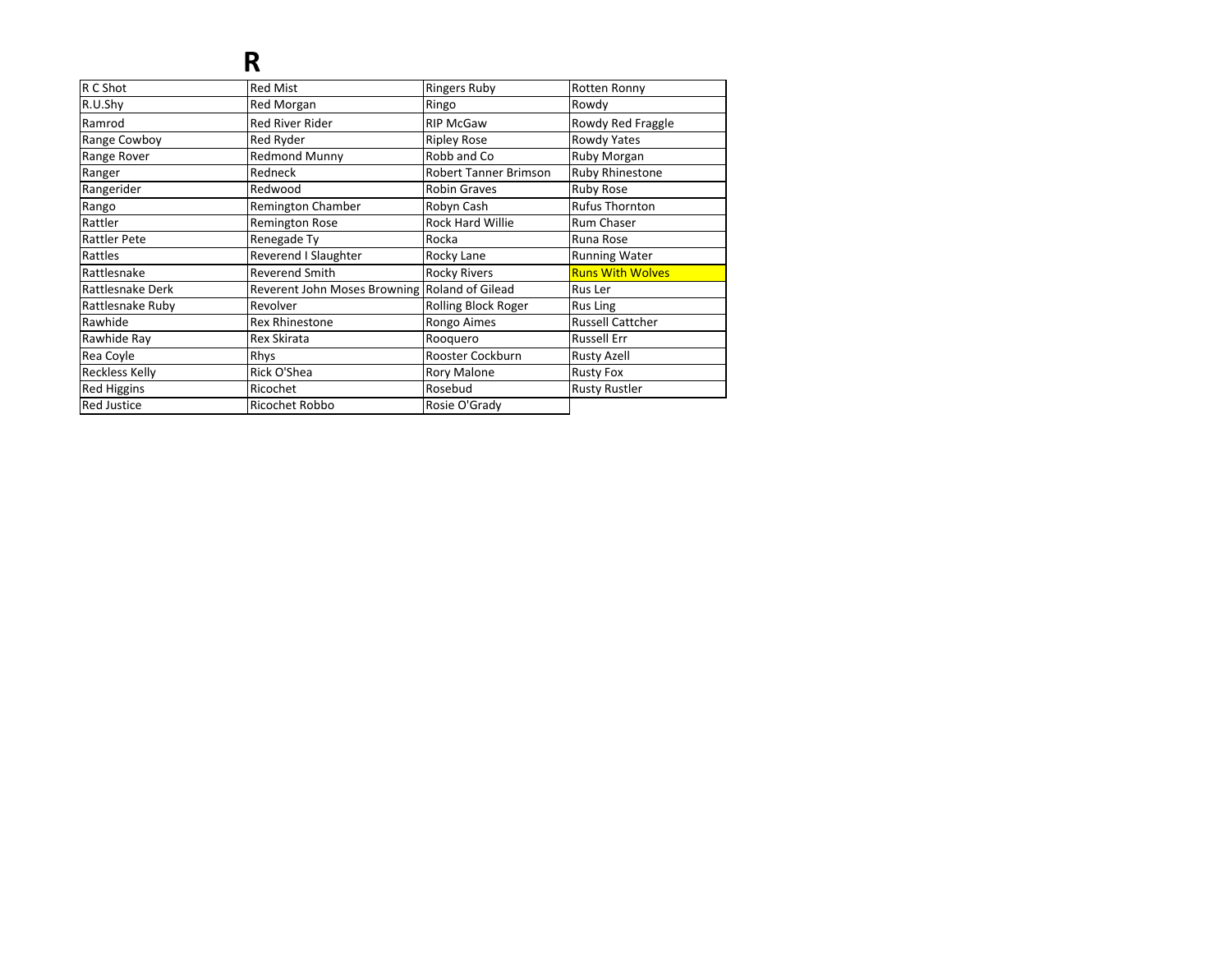## S

| S.O.B                     | Saskatchewan             | <b>Shaft Shot</b>          | <b>Shy Anne</b>          | <b>Slick Carbine</b> | Sodbuster           | <b>Stoney Burke</b>        |
|---------------------------|--------------------------|----------------------------|--------------------------|----------------------|---------------------|----------------------------|
| Sackrider Remington       | Sassy Belle              | Shaft Shot Squaw           | Sidewinder Sam           | <b>Slick Nick</b>    | Son in Law          | Stony                      |
| Saddle Sore               | Sassy Gunslinger         | Shalako Kid                | Silent Steve Schofield   | SlickDick            | Southwest Ranger    | Stork                      |
| Saddle Tramp Dave         | Sassy Lilly              | <b>Shameless</b>           | <b>Silver Bullet</b>     | Slim                 | Sparky              | Striker                    |
| Saddler                   | Savage Sam               | Shane                      | Silver Fox               | Slim Buckshot        | Spencer 45          | Stringbean                 |
| Sally Newman Skull        | Sawed Off                | <b>Shell Shot</b>          | Sinister Jester          | Slim Jim             | Spider              | <b>Stumpy Pete</b>         |
| Sally Skull               | Sawnoff                  | Shellshock                 | Sir Kim Sizer            | Slim Mosely          | Spikey Jake         | Sugarfoot                  |
| Salsa Bandito             | Scalped                  | <b>Sheriff Justin Case</b> | Sister Looking Good      | <b>Slim Pickins</b>  | Spur                | <b>Sugarloaf Creek Bob</b> |
| Saltbush                  | Scar                     | Sheriff of Tinstone        | Sister Sarah Carnegie    | Slim Pigguns         | <b>Staggers</b>     | Sundance Kid               |
| Saltbush Bill             | Scarecrow                | Sheriff Slack Bladder      | Six Foot                 | Slowpoke             | Stampede Pete       | Sundowner                  |
| Saltbush Slim             | Scarlet Assassin         | Shiloh                     | Sixgun                   | <b>Smiling Sue</b>   | Stan Wellback       | <b>Sunrise Ned</b>         |
| Sam Balin                 | Scarlett O'Hara          | <b>Shiney Shane</b>        | Sixgun Pearl             | Smokey               | <b>Stands Tall</b>  | <b>Sure Shot Maggie</b>    |
| Sam McGee                 | Scottie Two Guns         | Shonky                     | Skeeta                   | Smokie Dawson        | Stasho              | Sure Shot Smithy           |
| Sam Mercer                | Seddo                    | <b>Shooting Star</b>       | Skip                     | Snake                | Steiny              | Swampy Al                  |
| Sam Sixkiller             | Senza Nome               | Shotgun                    | Slade M All              | Snake Black          | <b>Sticks</b>       | Sweet Sherry               |
| Sambucca Kid              | Seth Bullock             | Shotgun Sal                | Slap Happy               | Snake Doctor         | Stinkeye            | Sweet Virginian            |
| Sandy King                | Settler                  | Shotgun Sam                | Sledge Hammer            | Snake Eyes           | <b>Stinky Pete</b>  |                            |
| Santa Fe Ranger           | Seymore Graves           | Shotgun Sawyer             | Slick                    | Snake Eyes (Tas)     | Stitch Longhorn     |                            |
| Sapphire                  | Shadrack                 | Shotgun Tennessee          | Slick and Slide          | Snake Eyes Becky     | Stonewall Jackson   |                            |
|                           |                          |                            |                          |                      |                     |                            |
| <b>F</b> Bone             | <b>Texas Red</b>         | The Josey Wales            | Thomas Horn              | <b>Trail Boss</b>    | Tucson              |                            |
| Talavera Secret           | Texas Slim               | The Kid Sheriff            | Tin Can Ali              | Trail Rider          | <b>Tucson Sally</b> |                            |
| Tanzanite                 | The Bavarian             | The Krout                  | Tin Star                 | Trapper Dan          | Tumbleweed Wagon    |                            |
| <b>Tarrone Ranger</b>     | The Bear                 | The Liquidator             | <b>Tiny Fire</b>         | Trax                 | Turtle Dove         |                            |
| Taziman                   | The Beastley Kid         | The Loan Arranger          | Tiresome                 | Trickster            | <b>Two Dogs</b>     |                            |
| T-Bone Trev               | The Caretaker            | The Maestro                | Tom Mix                  | <b>Tricky Mickey</b> | Two Gun Flo         |                            |
| Temple Houston            | The Carpenter            | The Mexican                | Tomahawk                 | <b>Trigga Mortus</b> | Two Gun Kate        |                            |
| Tennessee Tom             | The Castlemaine Kid      | The Mistress               | Tomahawk Tone            | <b>Trigger Happy</b> | Two Gun Rosie       |                            |
| <b>Teguila Malo</b>       | The County Judge         | The Pinkerton Man          | <b>Tombstone Marshal</b> | <b>Trigger McCoy</b> | Two Hands           |                            |
| Teguila Slammer           | The Deadwood Gunslinger  | The Raider                 | Tombstone Terry          | Trinity              | Two Hill Bill       |                            |
| Teguila Sunrise           | The Downunder Undertaker | The Ringer                 | <b>Tombstone Todd</b>    | <b>Trip Hazzard</b>  | Two Sox             |                            |
| Terrible George Atholwold | The Drifter              | The Rustler                | Γommγ Two Guns           | Triple D             | Two Up              |                            |
| Гех                       | The Druggist             | The Sinister Jester        | Tomohawk Thomas          | <b>Trixie</b>        | Two Wolves          |                            |
| Tex Cymbal                | The Dude                 | The Stranger               | Tony Diablo              | <b>Trixie Barr</b>   | Two-Bit Nick        |                            |
| Tex Hex                   | The Englishman           | The Tall Texan             | Toothpick                | Trixie Bell          |                     |                            |
| Tex Longhorn              | The Gambler              | The Terror                 | 「opshot Scott            | Trooper              |                     |                            |
| Tex Willer                | The Girl                 | The Trapper                | Torro                    | Trooper Al           |                     |                            |
| <b>Texas Fingers</b>      | The Grave Digger         | The Undertaker             | <b>Toukal Kate</b>       | Trouble              |                     |                            |
| Texas Jack                | The Hooligan             | <b>Thomas Custer</b>       | Town Drunk               | Tuco                 |                     |                            |
|                           |                          |                            |                          |                      |                     |                            |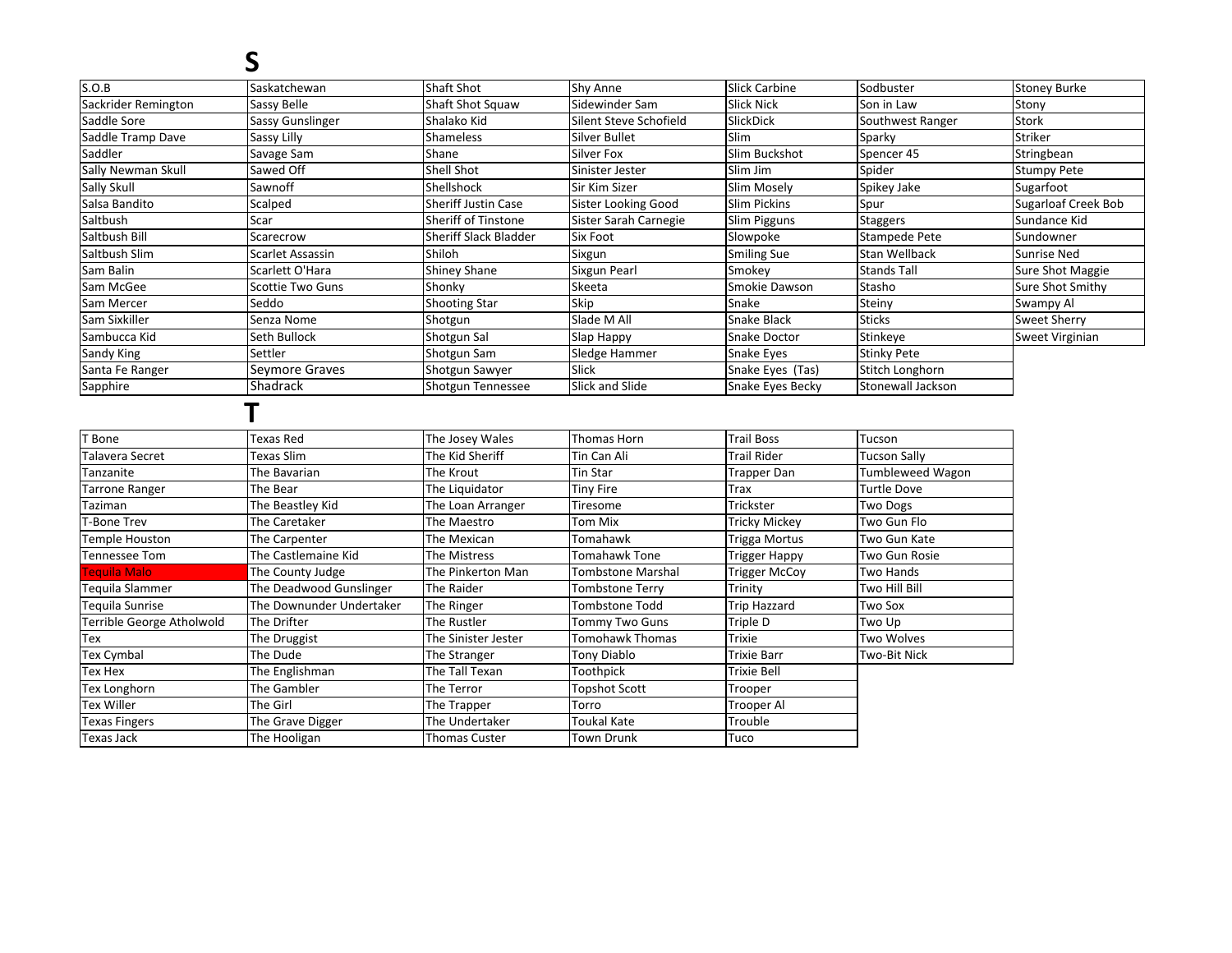| Ugly                   |  |
|------------------------|--|
| Unbatoloco             |  |
| Uncle Boof             |  |
| Uncle Buck             |  |
| Undertaker             |  |
| <b>Untamed Wheeler</b> |  |
| Urban Cowboy           |  |
|                        |  |
| Valkyrie               |  |
| Vaquero Diego          |  |
| Varmit                 |  |
| <b>Violet Rose</b>     |  |
| <b>Virgil Earp</b>     |  |
| Virginian              |  |

# $\vec{\mathsf{w}}$

| Whisper'n Jack          |                        |
|-------------------------|------------------------|
|                         | Willy Avashot          |
| Whocani                 | Willy Nilly            |
| Wichita Willy           | Winchester             |
| Wil E Boxem             | <b>Winston Chester</b> |
| Wilbus                  | Wisko Kidd             |
| Wild Bill               | Wobbles                |
| Wild Cat                | Wonderinghans          |
| Wild Colonial Boy       | Wonky                  |
| Wild Hog                | Wood Chippa            |
| Wild Rose               | Woodbutcher            |
| Wild Ruby Rose          | <b>Woody Magee</b>     |
| Wild Turkey             | Woody the Kid          |
| <b>Wild Violet</b>      | Wrangler Jane          |
| Wild Will               | Wrangler Joe           |
| Wildtrak Jack           | Wyagu                  |
| Will Havago             | Wyatt Hurt             |
| Will Penny              | Wyatt Twerp            |
| William "BAT" Masterson | Wynonna Earp           |
| <b>Willie Gettit</b>    |                        |
|                         |                        |